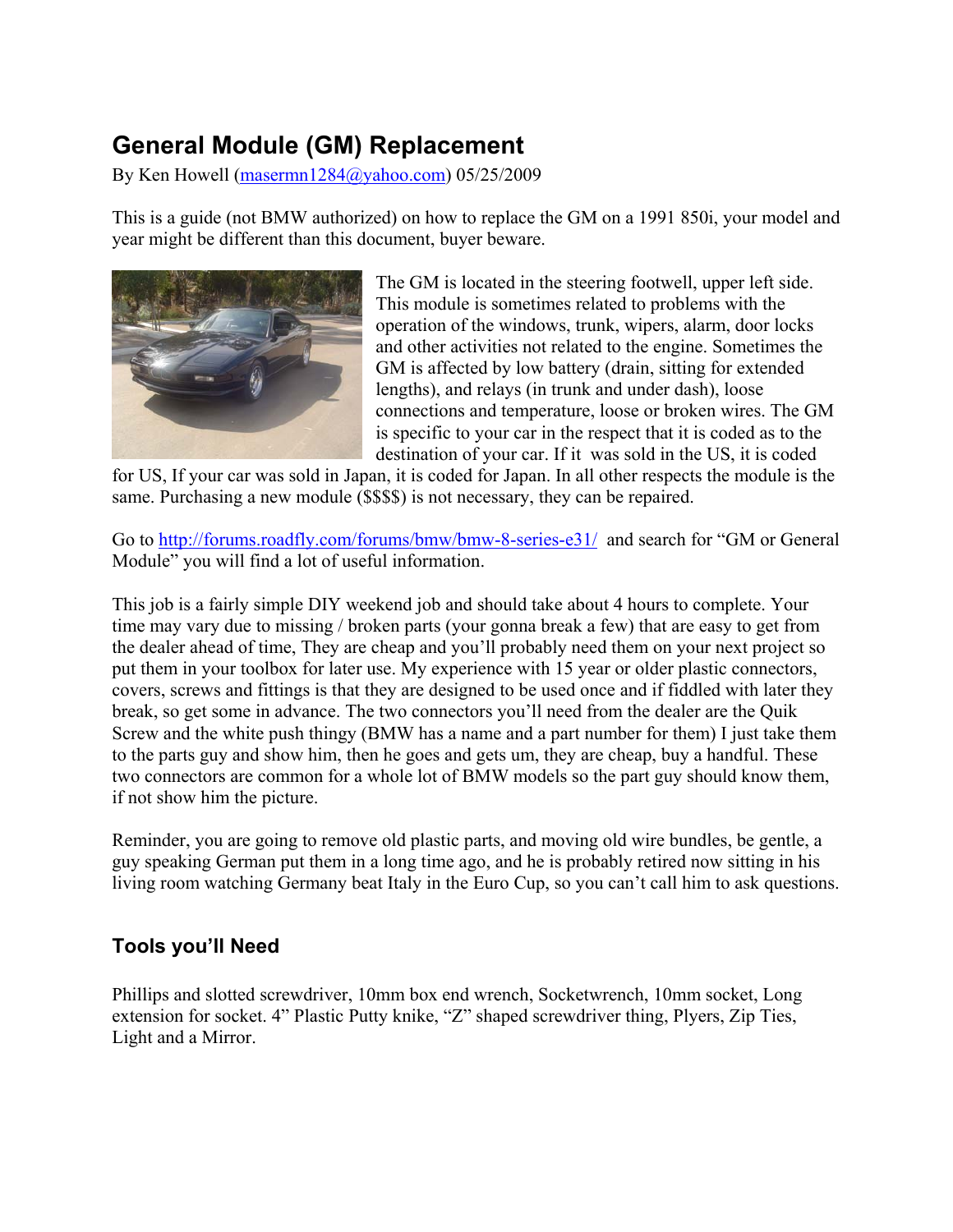## **Let's Begin**

Start by removing the phillips head screw from the Hood release handle and pull off the handle. There are two Quik screws that hold the speaker/footwell cover on, one is behind the handle. Quik screws are removed with a half turn with a slotted screwdriver to "unlock" them. Next we'll tackle the "boomerang" piece located at your knees, It is leather covered and shaped like an Australian boomarang. The connectors are the "white thingies" that accept a threaded stud into



them, so the connectors are hidden, The long end that goes from the right of the steering wheel around to the end of the center console is old velcro, so give a little tug at that end first. Be careful, this piece is leather/plastic and can break. The "boomerang" and under dash cover are connected by two Quik screws. Look along the bottom of the boomerang to see them, one set on top and another set of hand twist screws on the bottom near the pedals, remove the top screws, and the bottom screws twist to release and stay in the piece.

Pull out the lower piece. Just above this piece is the heater duct that can come out with it. I just wiggled it and it fell out, but I think that it had been removed before so the screws were gone, so



your results may vary. Now wiggle the boomerang near the left end until a gap starts between it and the support behind it. To loosen more I used a plastic putty knife. Push it into the gap between the boomarang and the support structure, wiggle some more. What you're doing is pulling the threaded studs out of the white thingies. The studs are about an inch long and there are two on the back of the boomerang right under the steering wheel. Your going to replace the white thingies anyway so worry more about damaging the boomerang. Wiggle wiggle and it should release, pull the right side to release the velcro, it will sound like it is tearing.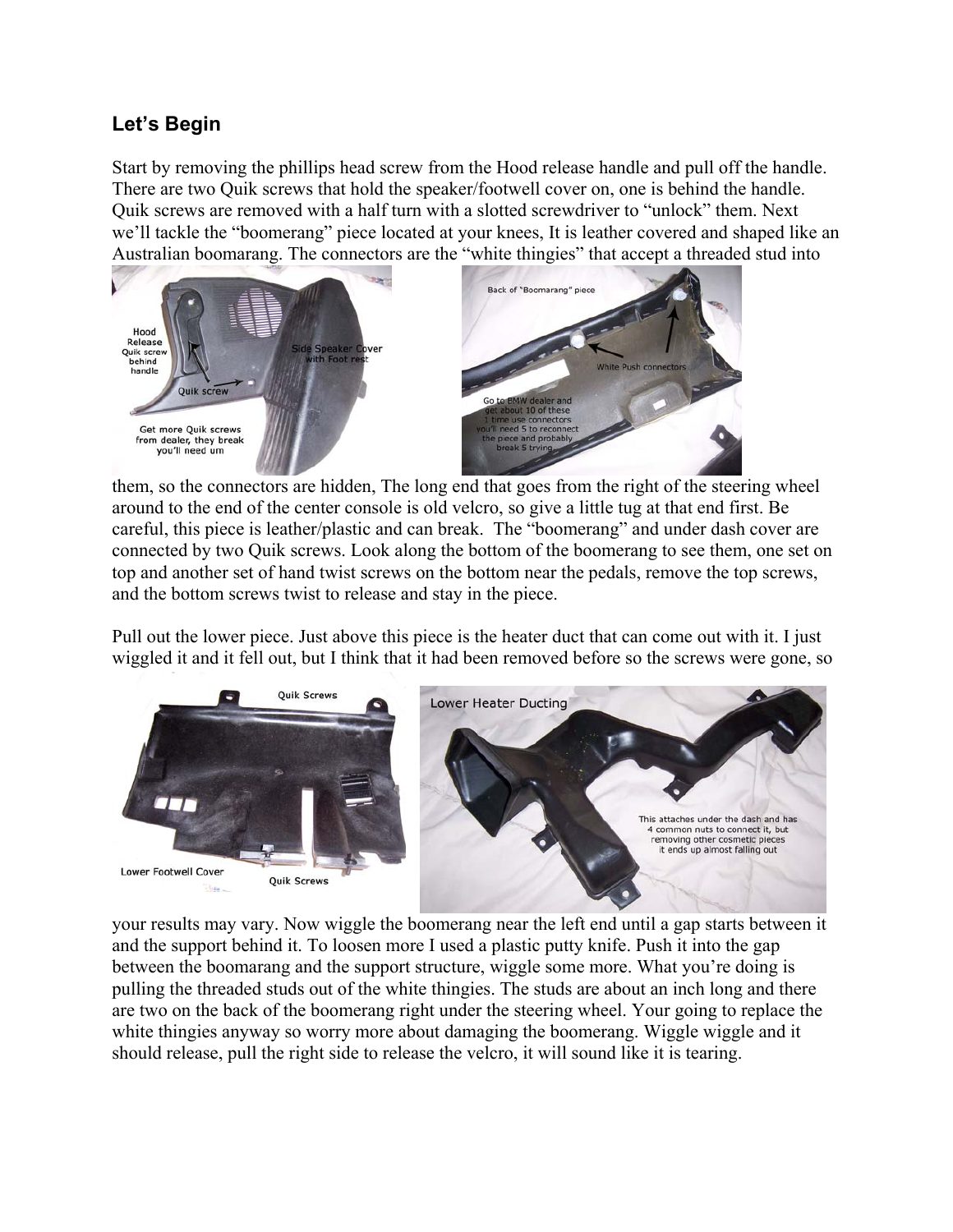What you've just exposed under the Boomerang looks like a structural part of the dash, and looks like metal, but it is another piece I call the "Lower Knee Structure" that needs to come off to get to the GM. This piece is an Aluminum/Foam structure shaped like a two humped camels



back. The picture shows it superimposed over the lower dash pieces. There is one 10mm nut on the left side and three other bolts. Two bolts are exposed and one is hidden. The exposed nut to the left side is easy, get a 10mm and remove it. Then remove the other two bolts that are deep inside this structure with the 10mm and an extension. When you remove them nothing happens. One more bolt is left. It is behind the cosmetic plastic panel to the right of the steering wheel. Pull this plastic cover out a little at the bottom and you can see the hole where the bolt is. But, pulling

anymore will break this plastic cover and it is not coming off to easy, so I did it the DIY way (bitch and twist), I pulled down on the camels back piece a little and got the left side released enough to wiggle it and then pull down on the right side a little. This exposed the hidden bolt hole enough to get the bolt loose with the socket. It also bent the bracket a little that it was attached to, but it is easy to bend it back in place.

Still nothing happens and it feels like it is still attached to something, but it is ready to come out. Wiggle, pull down, wiggle wiggle pull down, and then get a cup of coffee. Ok, wiggle, pull down, wiggle out it comes. This is the hardest piece to get out, but it will come out.

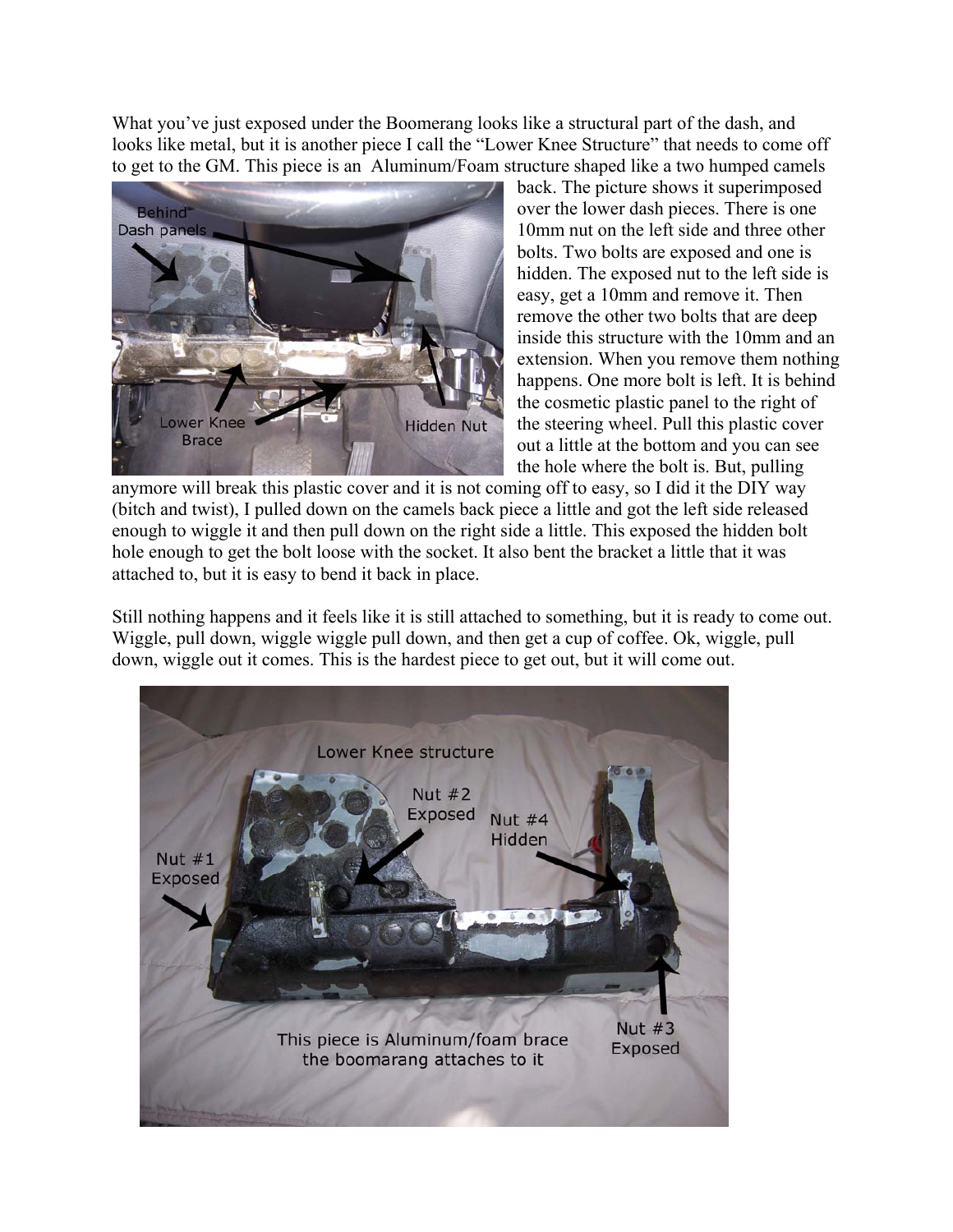Ok, the GM is exposed. It is to the left / top of the footwell and has three electrical connectors attached to it, white, black, yellow. The other two modules have six electrical connectors attached to them. I don't know what those other modules are. What you are looking at is a box with 3 plastic cases that are each about the size of a VHS tape (remember those!). The center one (Picture with yellow connector) is the GM. The electrical connectors are easy to remove once you have done it once. I'll try to explain.



You see a white plastic vertical thing on the back of the blue connector. This is a "lever" that will move to the right. You see a little ridged tab looking thing just to the right of the white lever. Ok. get a little screwdriver and a bigger screwdriver. Take the little screwdriver and push down on the ribbed thingy a little, keep pushing a little, then take the bigger screwdriver and place it on the left side of the white thing and push to the right. The

white lever moves a little, release the ribbed tab thing. Push the white thing more to the right and the connector is released, pull the connector out. Great, two more to go. Everything is color coded and reconnects in only one direction so you can't get it wrong unless you are color blind (hey, my friend is color blind so he has to mark everything).

Now you have a choice which way you want to go, remove just the GM module or remove the whole box!

The easy way is to remove just the center GM case, to remove the whole case go to the "Removing the Whole Thing" section. OK, first remove the four connectors on the bottom module. They are from left to right, Black, Green, Brown and Blue. The Green, Brown, and Blue ones remove like I just explained above, but the little black connector is different. It has two "buttons", one on top, one on bottom. I know, it is a little tight, but you need to squeeze the top and bottom of the connector and then pull it. Now go after the next three, from left to right, they are White, Black, and Yellow. The White one is tight, but use the screwdriver(s) technique and they will come off. A word of caution. These are fifteen to twenty year old connectors and the wires are just as old and probably have never been moved since leaving Germany. With that being said, move the wire bundles as little as possible and pull them together as best you can and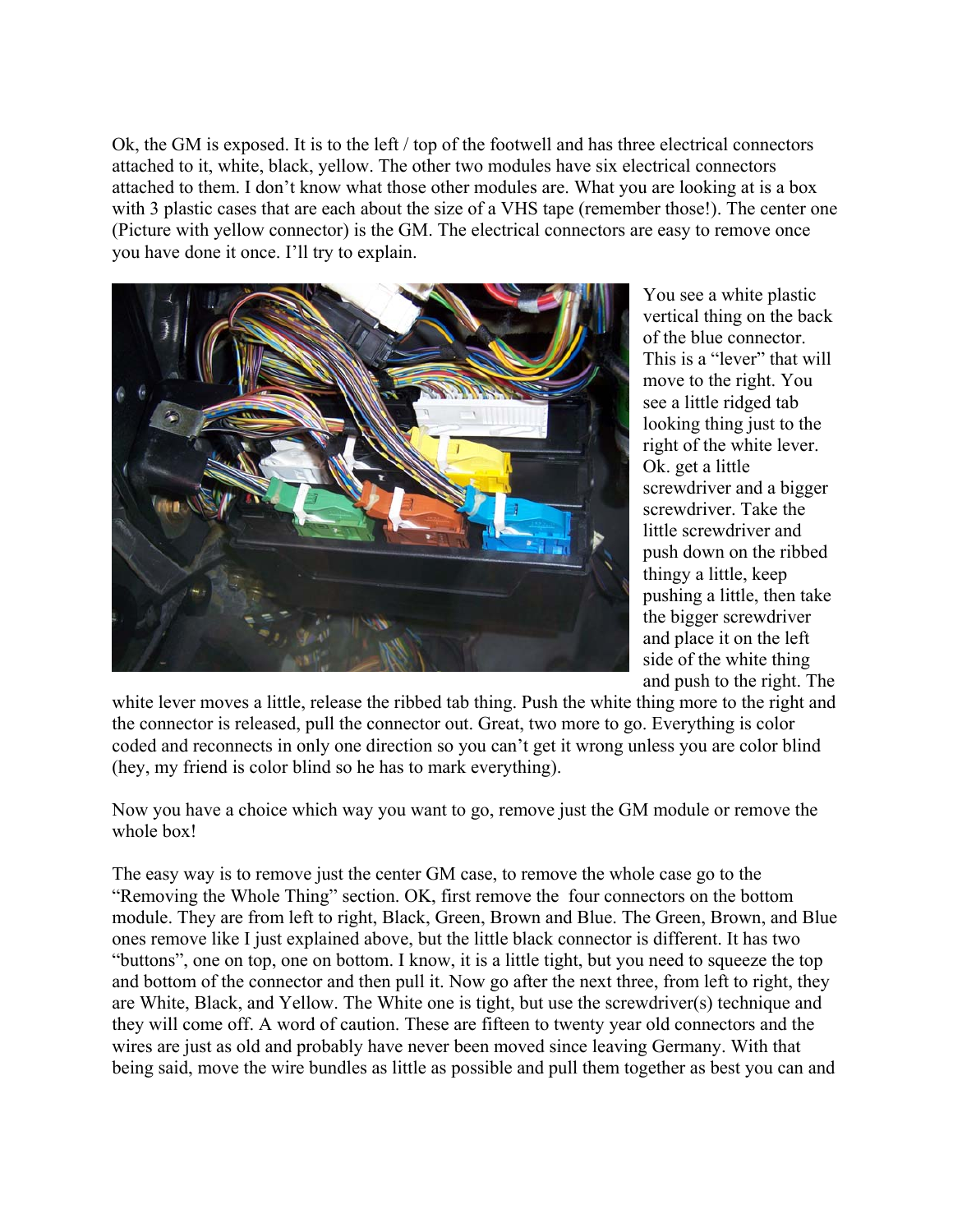zip tie them out of the way. Now that the connectors are released you need to get one of those "Z" type screwdrivers, they have phillips on one end and slotted on the other.

The picture shows the back of the box that holds the 3 module cases. You see 2 rubber grommets for each module. Ok, what you are going to do is get your light and your mirror. Ready? Now look at the front of the case, on the left and right of the module are release tabs. Take a screwdriver and push the left tab a little left it pops the case out a little. Ok, you got the first part of this multi task. Now place your light and mirror so you can see the back of the case with the

grommets. Find the grommets for the middle case (GM). Insert the screwdriver thing into the grommet on the left side of the case and push a little, then push comes out a little more. Do the same for the right grommet, and the right tab, just push it right a little and the case pops out, now you can just wiggle it a little, more and move the connectors out of the way. It is tight, but the case will slide out.

![](_page_4_Figure_3.jpeg)

Slide the new module back in and replace all the connectors.

Replace the connectors from left to right. The white slide thing should be all the way to the right to start and then push the connector in, the white slider will move back to the left as you push and then lock in place. Before doing anything else, start your car. The Clock and Date need to be set but everything else should work.

## **Finishing The Job**

Replacement is reverse order, first the Knee-support-aluminum-foam-camel shaped thing. Then the lower cover/boomerang Quik screws. Next is the Boomerang, the white connector thingys pop out of the support structure. Use the new ones. First take plyers and pull them out. Push the new ones into the slots, they will snap tight, so push hard. Be careful with the Boomerang. Check the velcro, this is where the boomerang will come loose first. Ok, line up the studs onto the white connectors and push the boomerang on, push the right end of the boomerang onto the velcro. Replace the speakercover with the 2 quik screws, screw the hood release back on and your done.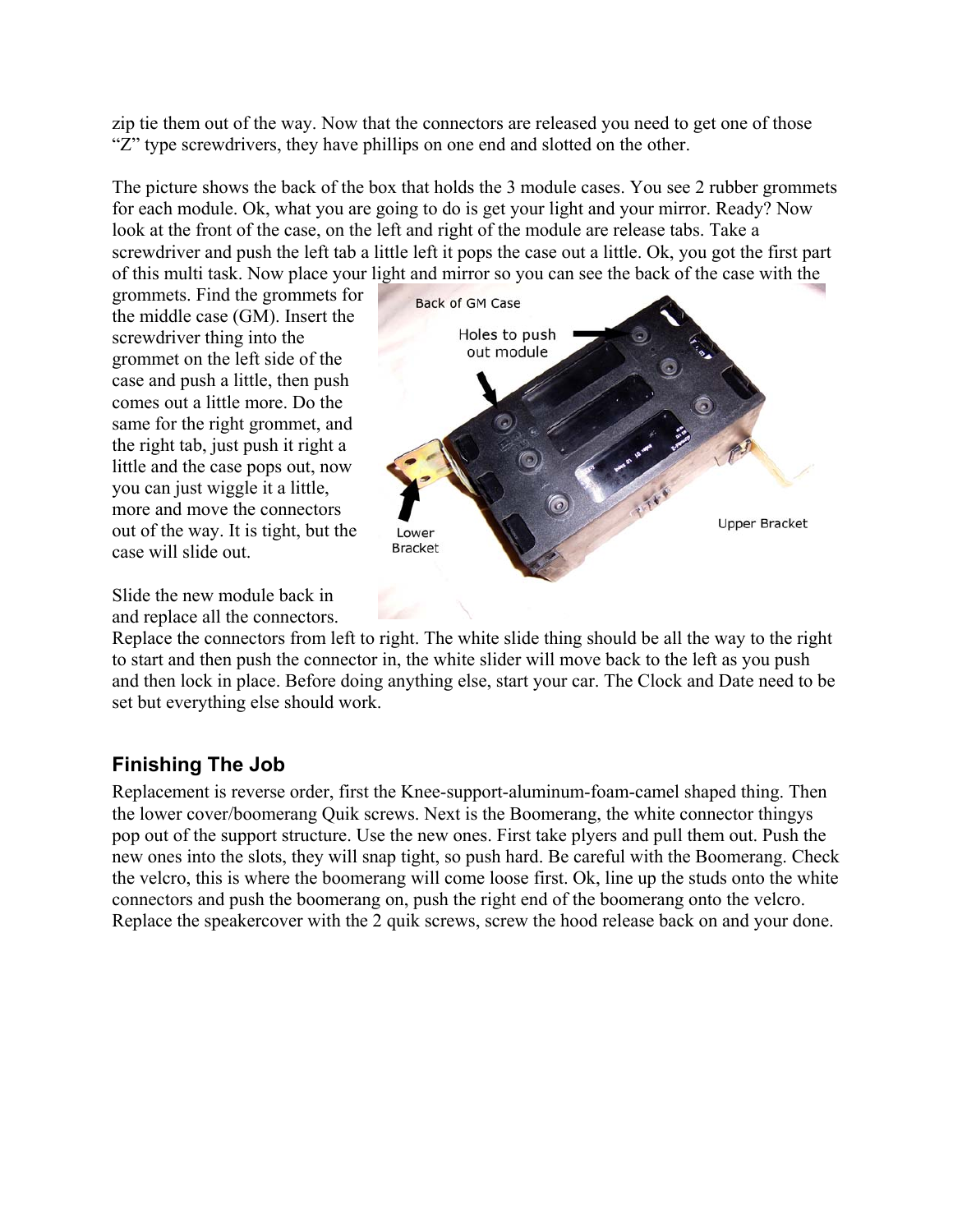#### **Other Pictures**

![](_page_5_Picture_1.jpeg)

When I removed the lower cover (pedals to knee support) the heater ducting was just sitting in position and not connected to anything. I am in San Diego so the temerature here is 75, if it is not, it is something else! Anyway I just put it back where it was and went on.

![](_page_5_Picture_3.jpeg)

This picture shows the right bracket that holds the Knee-support. To remove that hidden upper bolt the bracket gets bent a little, but you can bend it back easily.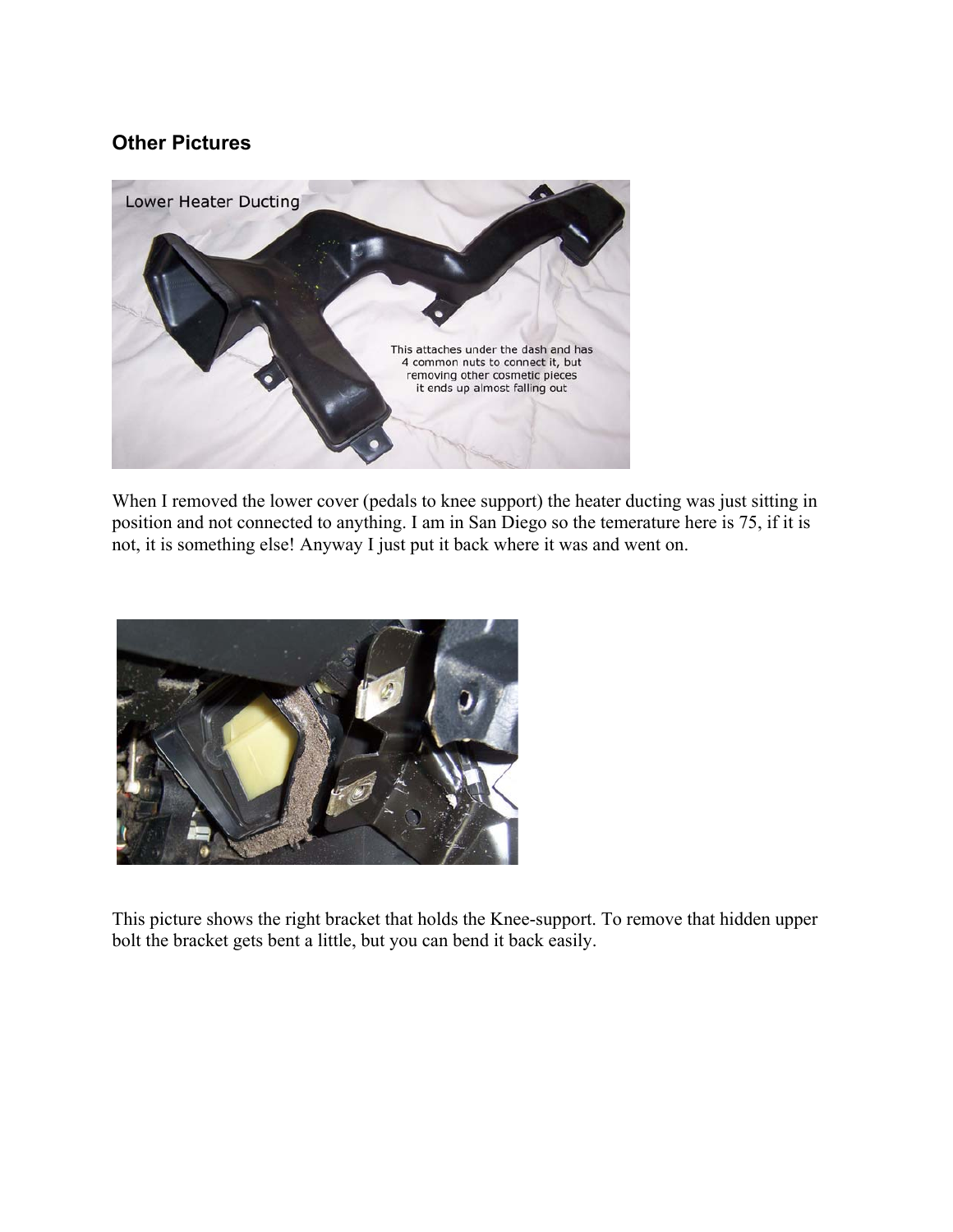This picture shows everything removed. See the little velcro square on the lower right. This stuff doesn't work after 19 years and my "Boomerang" kept popping out. I got a 1" drywall screw

![](_page_6_Picture_1.jpeg)

(black) and just screwed it through the boomerang and into the side of the center console. I used a punch and made a plastic cover and glued it on the screw, sounds brutal, but it works and you can't see it, since the seat covers it too.

This is a picture of the Case with 3 modules installed. The GM is the one with white, black and yellow connectors. The case is held on with 2 brackets, one on the bottom held in place with 2

![](_page_6_Picture_4.jpeg)

nuts, and the top one with one nut, all 10mm. Each module has a set of tabs, one on each end, By pushing left on the left tab and right on the right tab the module will pop out a little. The back of the case has two rubber grommets for each module that when pushed helps remove the modules.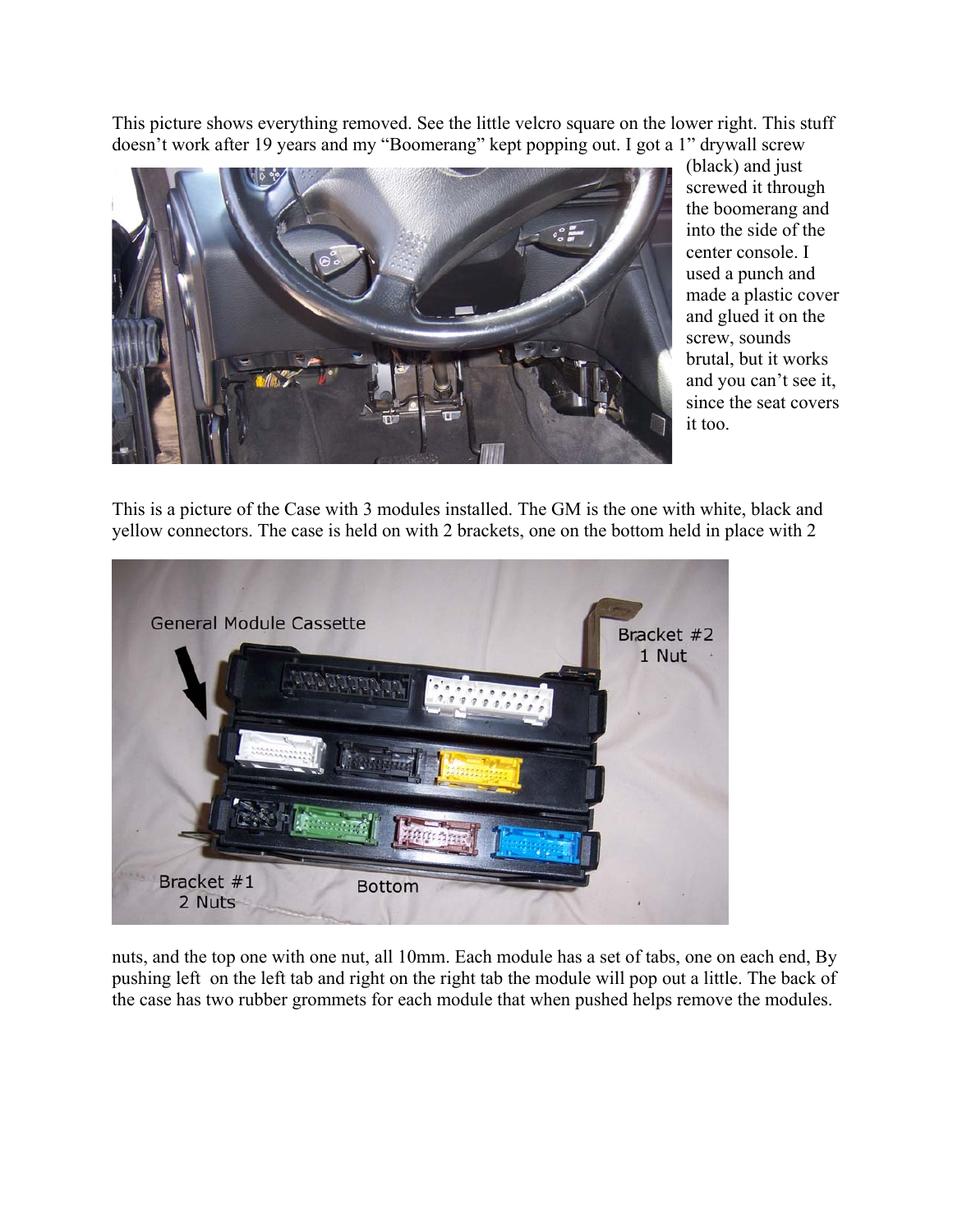### **Removing The Whole Thing**

![](_page_7_Picture_1.jpeg)

Ok, you want the whole thing out. First get your 10mm socket with a long extension. Bracket #2 is up between the case and a silver controller. The nut may be covered by sound deading felt so you might have to probe with a screwdriver to expose it. Loosen the nut, but do not remove it yet. The other bracket is on the bottom of the case on the left side and has a z shaped silver bracket attached to it with two 10mm nuts. Loosen, but do not remove the nuts. Now remove the connectors for the bottom

module, Blue, Brown, Green and the little black connector. Now remove the 3 connectors for the General Module, Yellow, Black and White. The last 2 connectors are removed a little differently. Carefully move all the connectors to the side and put a zip tie around them and tie them back. OK, back to the brackets, remove the nut to the top bracket and the two nuts on the bottom bracket and set the silver Z bracket to the side. Wiggle the case and it will drop down a little.

The two top connectors (black, white) come off by sliding the connector about an inch. The white one slides to the right and the black one slides to the left. Try holding the case with one hand, then push the white connector to the right with your other hand, it will slide about an inch then come out. I know, it seems weird, but try it. If it does not want to slide, try this. Look closely at the white connector from the bottom. It looks like the connector is inside a plastic box. Look on the right side of this "box" you will see the outside edge of the inner box sitting against the inside edge of the outer box. I know, this is getting even worse. OK, take a small screwdriver and put it between those 2 edges and twist the screwdriver, it should separate the walls and then you can slide it over. Once you get it, the black one is easy, just that it slides in the opposite direction. Now you can remove the whole case with the 3 modules intact. Replace the GM with your new one by releasing the tabs and pushing it out. To install the case, attach the large black and white connectors, slide direction is reversed. Then push the top bracket onto the stud and start the nut, do not tighten. Cut the zip ties and put the GM connectors on, first the white one, then the black, and last yellow. If you try yellow first the lever locking it in place will not work. Then put the bottom 3 connectors, first green, then brown, then blue. Make sure the levers are all "locked" like the photo above. Lastly push the small black connector in place. It will "click"